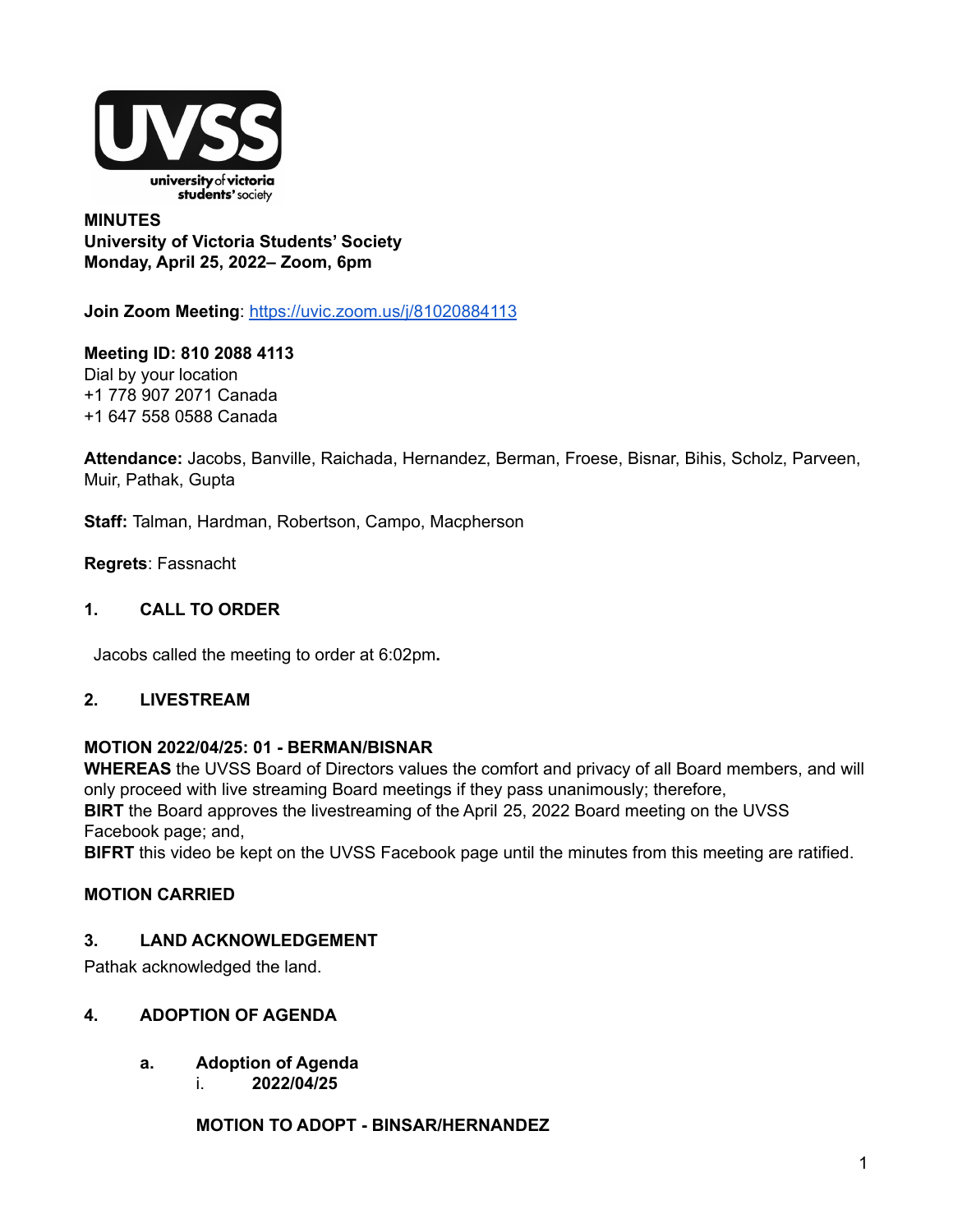## **MOTION TO AMEND - BINSAR/HERNANDEZ**

To add Director Reports from Pathak, Banville, Jacobs, Froese and Raichada. **MOTION CARRIED**

#### **MOTION CARRIED**

- **b. Adoption of Minutes**
	- i. **2022/04/11**

**MOTION TO ADOPT - HERNANDEZ/PATHAK**

## **MOTION TO AMEND - BINSAR/PATHAK**

To add Jacobs and Scholz Directors Reports to last meeting's minutes and include Scholz in attendance. **MOTION CARRIED**

#### **MOTION CARRIED**

## **5. PRESENTATIONS & ANNOUNCEMENTS**

- **a. PRESENTATIONS**
- **b. ANNOUNCEMENTS**
- **6. REPORTS**

#### **a. EXCLUDED MANAGERS**

## **b. PORTFOLIOS**

- 1. Campaigns and Community Relations
- 2. Finance and Operations
- 3. Outreach and University Relations
- 4. Student Affairs
- 5. Events
- 6. International Student Relations

#### **COMMITTEES AND COUNCILS**

- 1. Electoral
- 2. Executive Committee
- 3. Food Bank & Free Store
- 4. Peer Support Centre

#### **CONSTITUENCY ORGANIZATIONS & NSU**

- 1. GEM
- 2. NSU
- 3. Pride
- 4. SOCC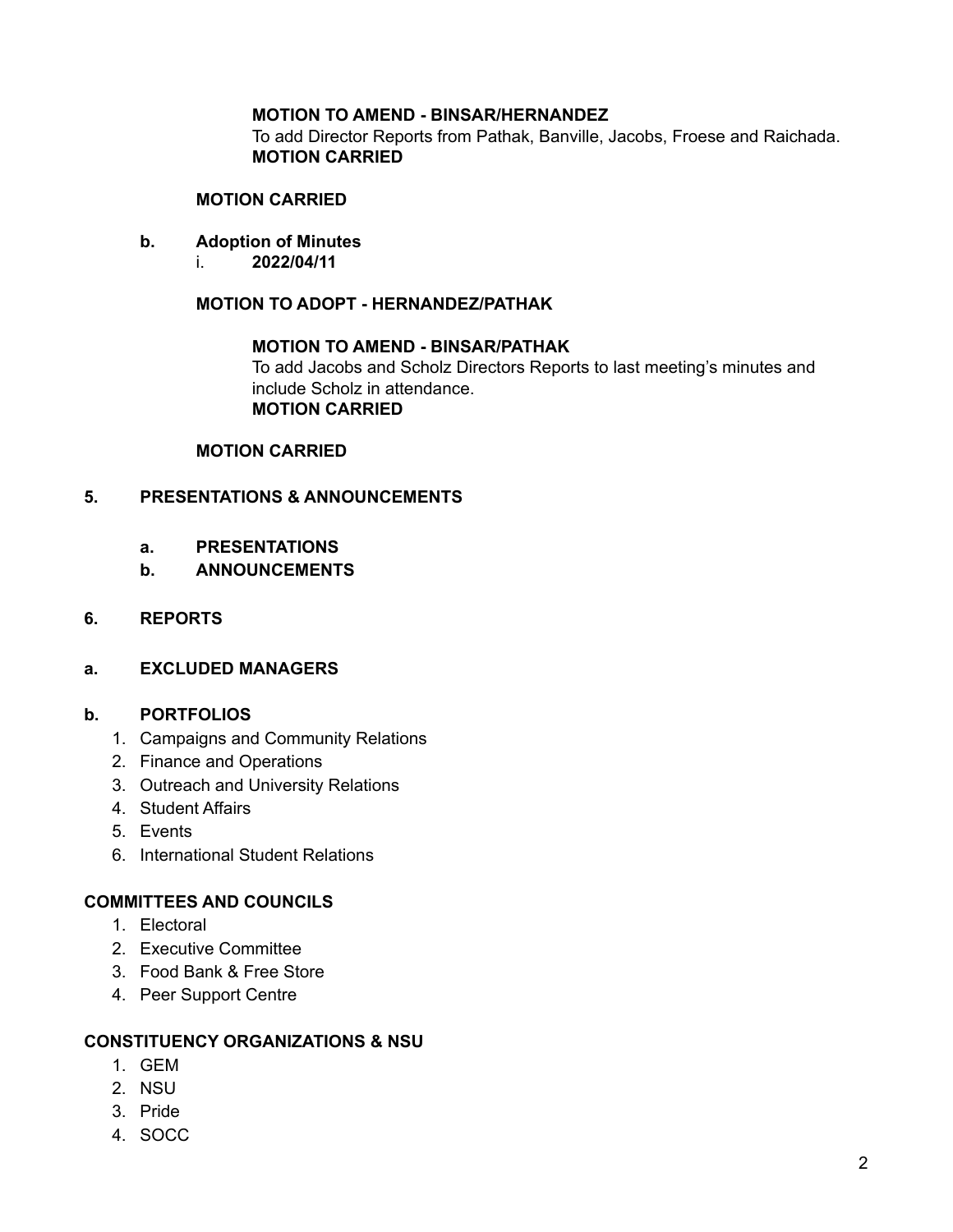5. SSD

## **7. QUESTION PERIOD (15 mins)**

### **8. EMAIL MOTIONS**

#### **9. MAIN MOTIONS**

## **MOTION 2022/04/25: 02 - PATHAK/BISNAR**

**WHEREAS** a replacement juicer is needed for the operation of the HFB (Health Food Bar); therefore, **BIRT** the Board approve spending up to \$4,400 from the Major Capital Fund for the purchase of a replacement.

## **MOTION CARRIED**

#### **MOTION 2022/04/25: 03 - BERMAN/SCHOLZ**

**WHEREAS** the Food Bank & Free Store and the Peer Support Centre are initiatives of the UVSS Board; and,

**WHEREAS** the Food Bank & Free Store Committee and Peer Support Centre Committees have been running to support these services, however, these committees do not currently have a Terms of Reference in the Board of Directors Policy; therefore,

**BIRT** the UVSS Board approve the following Board of Director Policy changes: the addition of Terms of Reference for the Food Bank & Free Store Committee and Peer Support Centre Committee, in addition to some minor edits to reflect current practices. [FBFS [Policy](https://docs.google.com/document/d/1UKmeS-EJOF1B405SmYV1eX1ZFleMQLuaw-aNr0GLg6o/edit), PSC [Policy](https://docs.google.com/document/d/1OvKd8t3xtAK6e6_EME0XcLHNjtONxiUBC0hz4RMNoT0/edit)]

## **MOTION CARRIED**

## **MOTION TO MOVE IN CAMERA - BERMAN/FROESE**

The meeting moved in camera at 6:27pm. **MOTION CARRIED**

- **10. IN-CAMERA**
	- **a. Legal**
	- **b. Personnel Committee Report**

#### **MOTION 2022/04/25: 04 - PATHAK/BISNAR**

**WHEREAS** The Health Spending Account for Excluded Managers ~ ASM & ED is active from May 1st, 2023; therefore,

**BIRT** The Board approves the Health Spending Account to be active from May 1st, 2022; and, **BIFRT** The Board approves an allowance of \$1000 to be allocated to the Health Spending Account for the year 2022-23.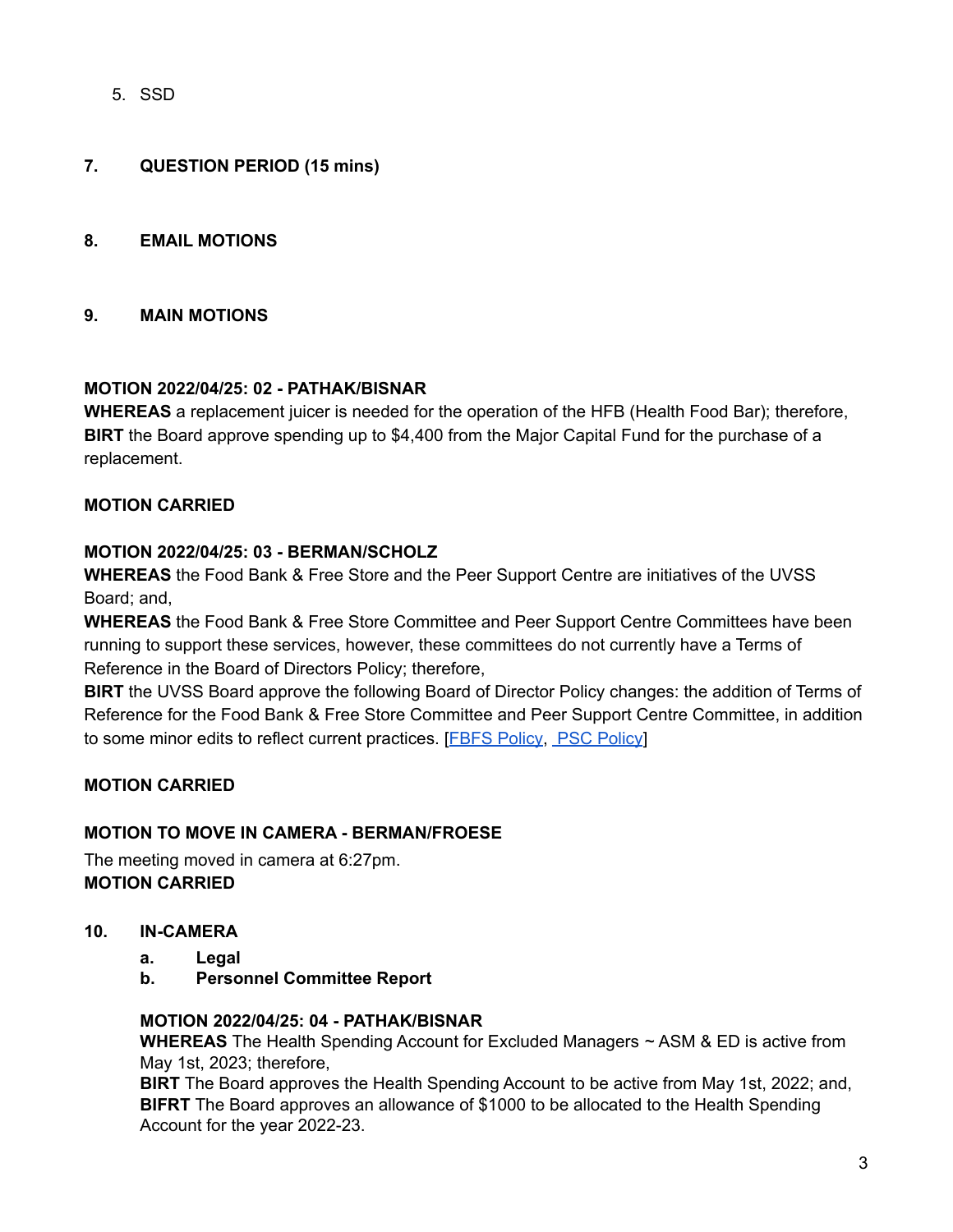## **MOTION CARRIED**

## **MOTION 2022/04/25: 05 - PATHAK/BERMAN**

**WHEREAS** turnover, retention, and recruitment is especially difficult in the current environment; and

**WHEREAS** ASM and ED have taken on increased responsibilities since being hired in 2021 **BIRT** the Personnel committee review the Administrative and Services Manager role and the Executive Director role and analyze what a market wage adjustment increase within a range of a minimum of 4% and maximum of 10% effective April 30th, 2022.

**BIFRT** The Personnel Committee will deliver a detailed report of the review by noon on Wednesday, April 27th 2022

## **MOTION CARRIED**

## **MOTION TO MOVE OUT OF CAMERA -HERNANDEZ/BERMAN**

The meeting moved out of camera at 8:03pm **MOTION CARRIED**

## **11. MEETING TIMES**

**The next meeting scheduled by the Board of Directors is: Monday, May 9, 2022**

- **12. ADJOURNMENT**
- **13. BOARD DIRECTORS' REPORTS**

## **Deborah Berman (24 hours)**

- Member Outreach (1.0)
- $\bullet$  OSL (1.5)
- Senate Committee on Academic Standards (2.0)
- Board Orientation Meeting (2.0)
- Exec Committee (2.0)
- $\bullet$  LGC (2.5)
- Non-violent communicator meeting (0.75)
- Campaign planning (0.75)
- $\bullet$  Meetings (5.0)
- DJ & DB (0.5)
- Personnel Committee (1.0)
- Correspondence (2.0)
- Prep for on-boarding (3.0)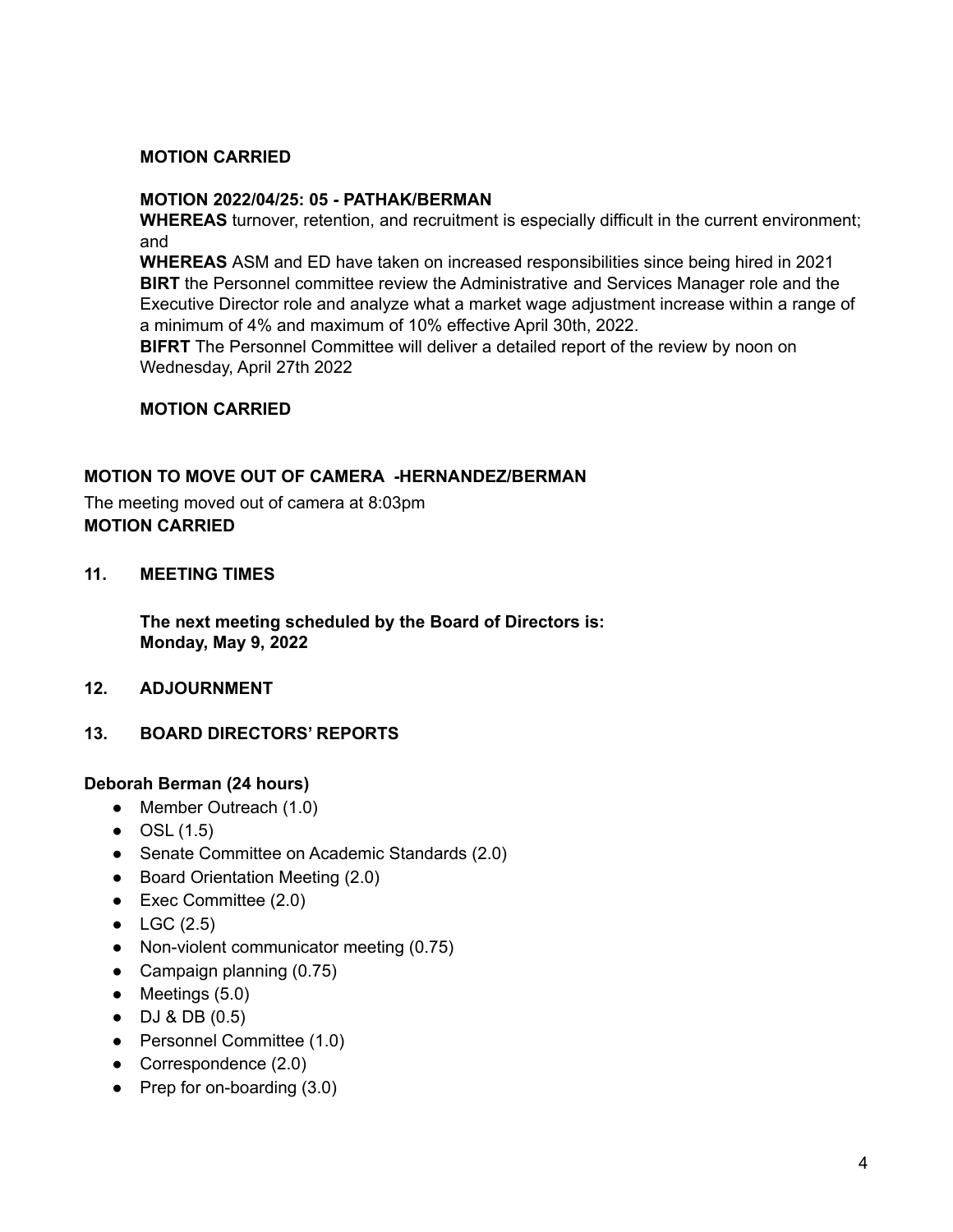## **Mariel Hernández (63 Hours)**

Student Affairs

- Internal Meetings: Exec, Member Outreach. Host Coordinator's Meeting.
- External Meetings: R.K. Equity Advisor in Student Affairs April 12: L.H. OSL Student Equity and Social Justice Education April 12; K. R.-B. Coordinator of Student Well-Being April 22.
- Preparations for new board: print food chits for new leads, purchase office supplies, order office signs. Board Orientation meeting April 13 and 20th. Interview training facilitators April 20th. ○ Training DB April 12, April 13, April 20
- Update website. Process cheque requisitions. Digitize and update Academic, Travel Pool, and Publication forms.
- Clear leftover clubs equipment
- Sign cheques
- Personnel support.

## **Delicia Jacobs (70 hours)**

- Consulting and coordinating (students and staff).
- Reaching out to key partners and committees (including setting up committee meetings like OAC - via polls and sending out agendas and documents for review).
- Sorting and responding to emails.
- Meeting with university leaders and or setting up meetings with them.
- Meeting internally.
- Furthering the creation of an outreach review and strategy.
- Preparing for onboarding new board.
- Hiring Committee
- Supporting Advocacy group events and initiatives.
- Creating a template for statements.
- Organizing MO feedback for my successor.

## **Dhruvi Raichada (60 hours)**

- Signing authorities
- Committee meetings
- Executive meetings
- Lead meetings
- Puppy time
- Easter shuttle bus
- Leads meetings
- Check emails, messages and teams
- Hiring committee
- Personnel committee
- SSD self care packages & week

## **Siddharth Pathak ( 60 hours)**

- Excluded Meetings
- Exec Committee
- Leads Meetings